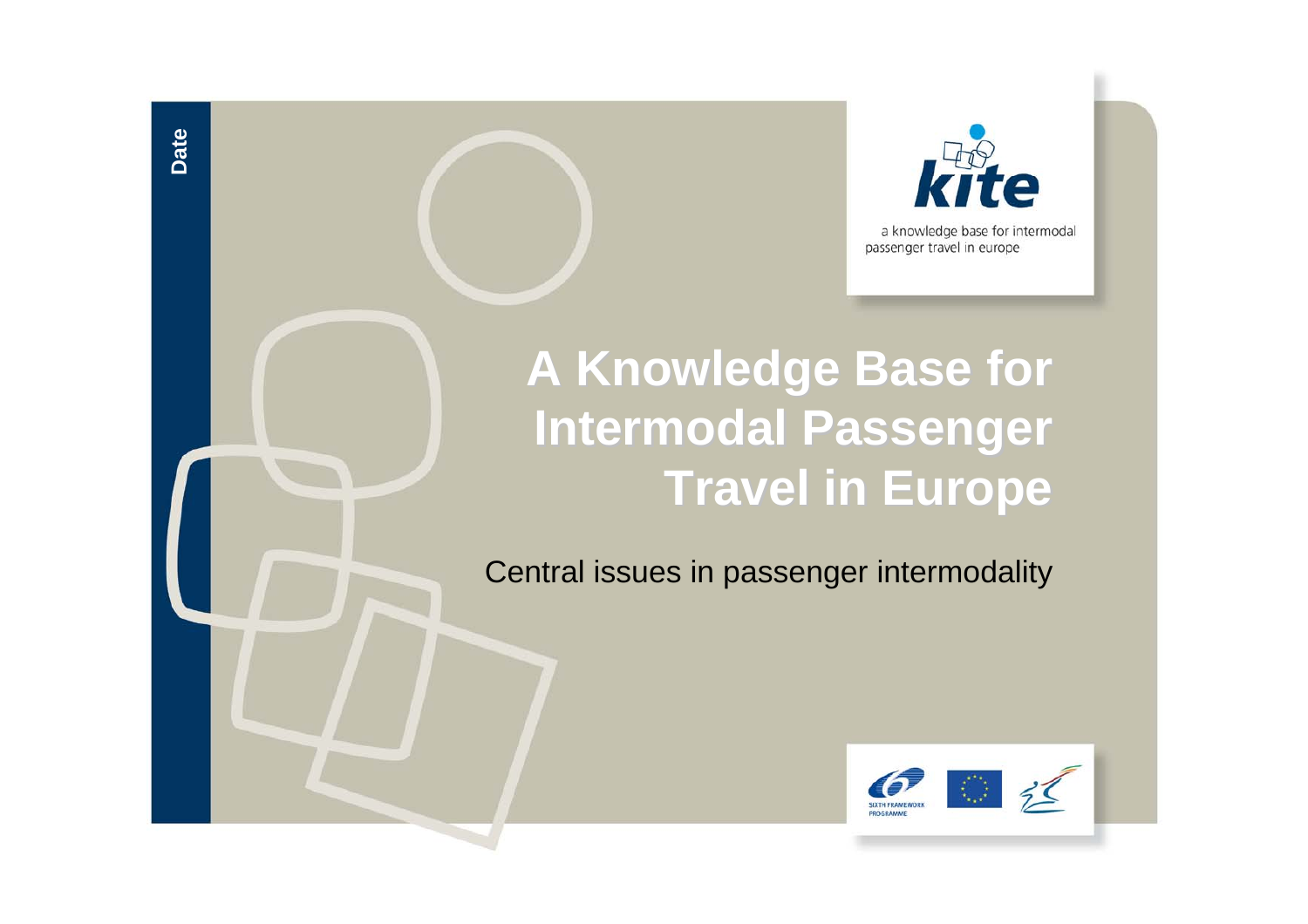## KITE project partners



*STRATA Gesellschaft für Daten- und Informations-management mbH*

*Universität Karlsruhe (TH) – Institute for Transport Studies*

*INRETS Institut National de Recherche sur les Transports et leur Sécurité -Département Économie et Sociologie des Transports* 

*Institute for Transport Planning and Systems (IVT)* 

*University of Natural Resources and Applied Life Sciences (BOKU) - Institute for Transport Studies (IVe)*

*TIS.pt Transportes, Inovação e Sistemas, S.A.*

*INOVAPLAN GmbH*

 $H$ S.pt Transportes, Inovação e Sistemas, S.A.<br> $H$ NOVAPLAN GmbH<br>Universiteit Hasselt, Transportation Research Institute<br>Central issues in passenger intermodality *Universiteit Hasselt, Transportation Research Institute*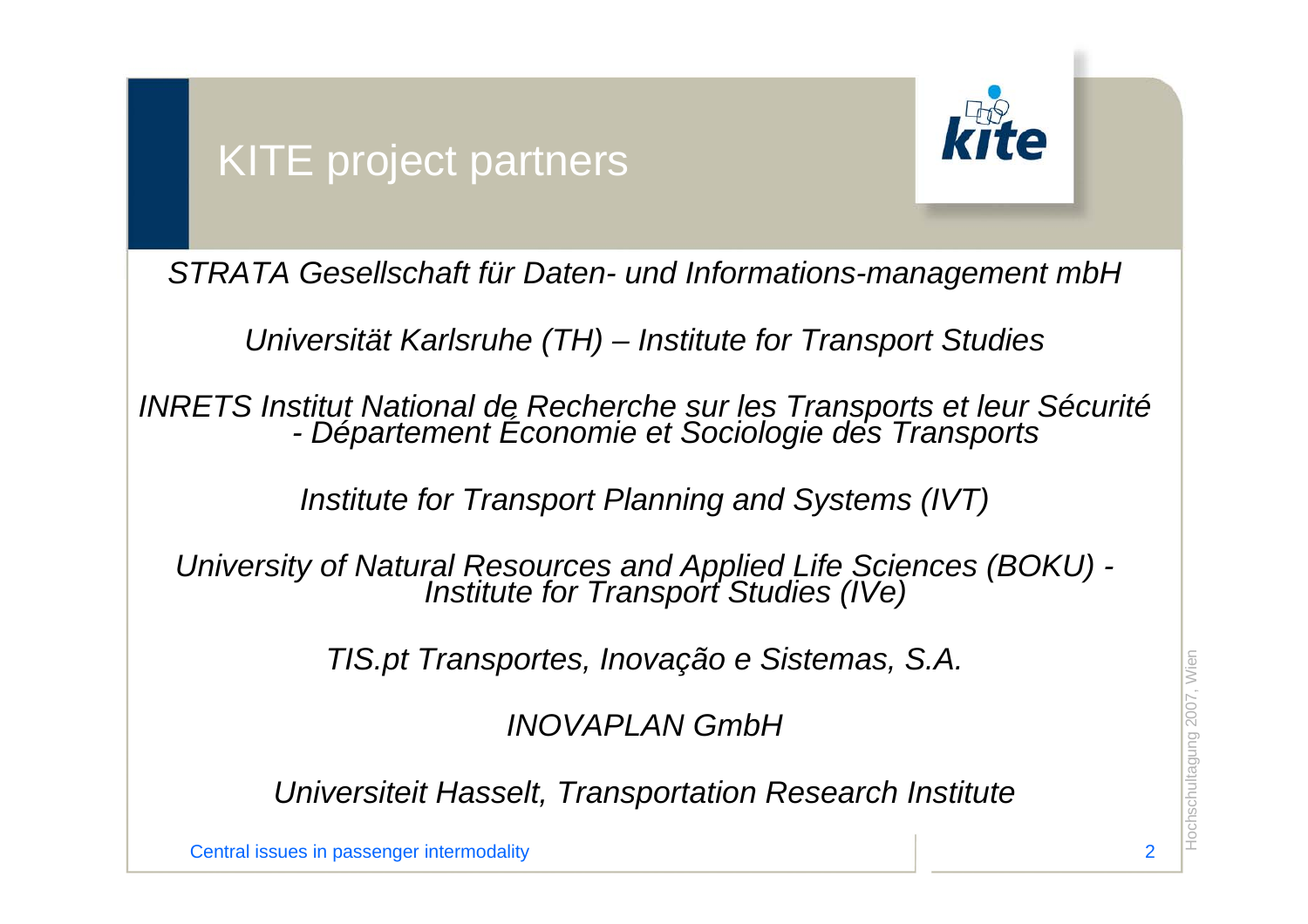# Definitions Guiding the KITE Project



### **The two central definitions for intermodal travel in KITE:**

*"Passenger intermodality is a policy and planning principle that facilitates the combination of different modes in order to enable seamless travel."*

 $\text{defined as internal.}$  "  $\text{defined as internal.}$   $\text{Hence,}\ \text{Hence,}\ \text{Hence,}\ \text{Hence,}\ \text{Hence,}\ \text{Hence,}\ \text{Hence,}\ \text{Hence,}\ \text{Hence,}\ \text{Hence,}\ \text{Hence,}\ \text{Hence,}\ \text{Hence,}\ \text{Hence,}\ \text{Hence,}\ \text{Hence,}\ \text{Hence,}\ \text{Hence,}\ \text{Hence,}\ \text{Hence,}\ \text{Hence,}\ \text{Hence,}\ \text{Hence,}\ \text{Hence,}\ \text{Hence,}\ \text{Hence,}\ \text{Hence,}\ \text{Hence,}\$ *"In the context of KITE all travel [all long distance travel with a trip length of more than 100 km] except car only trips is defined as intermodal travel."*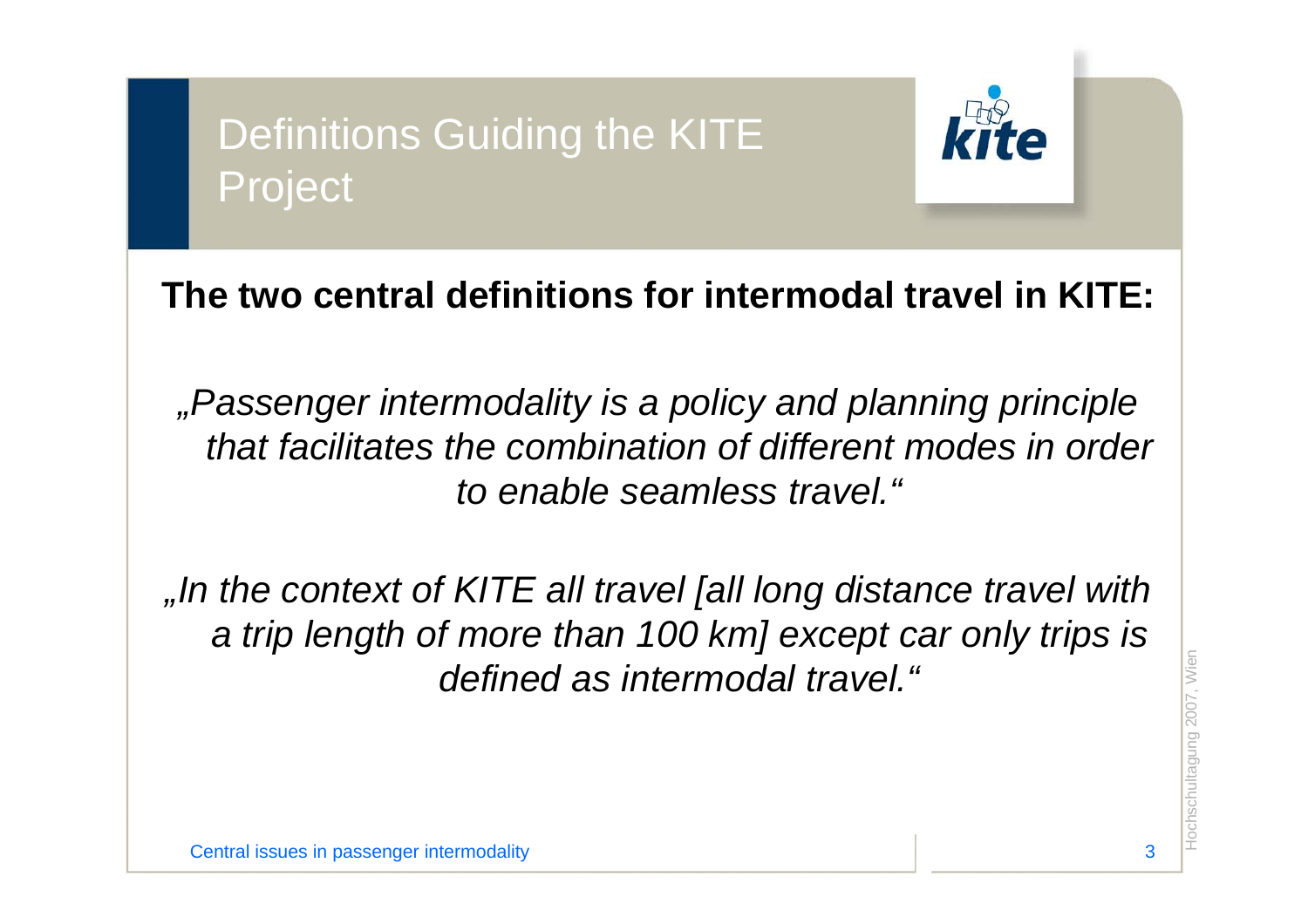## 14 Intermodal Key Issues



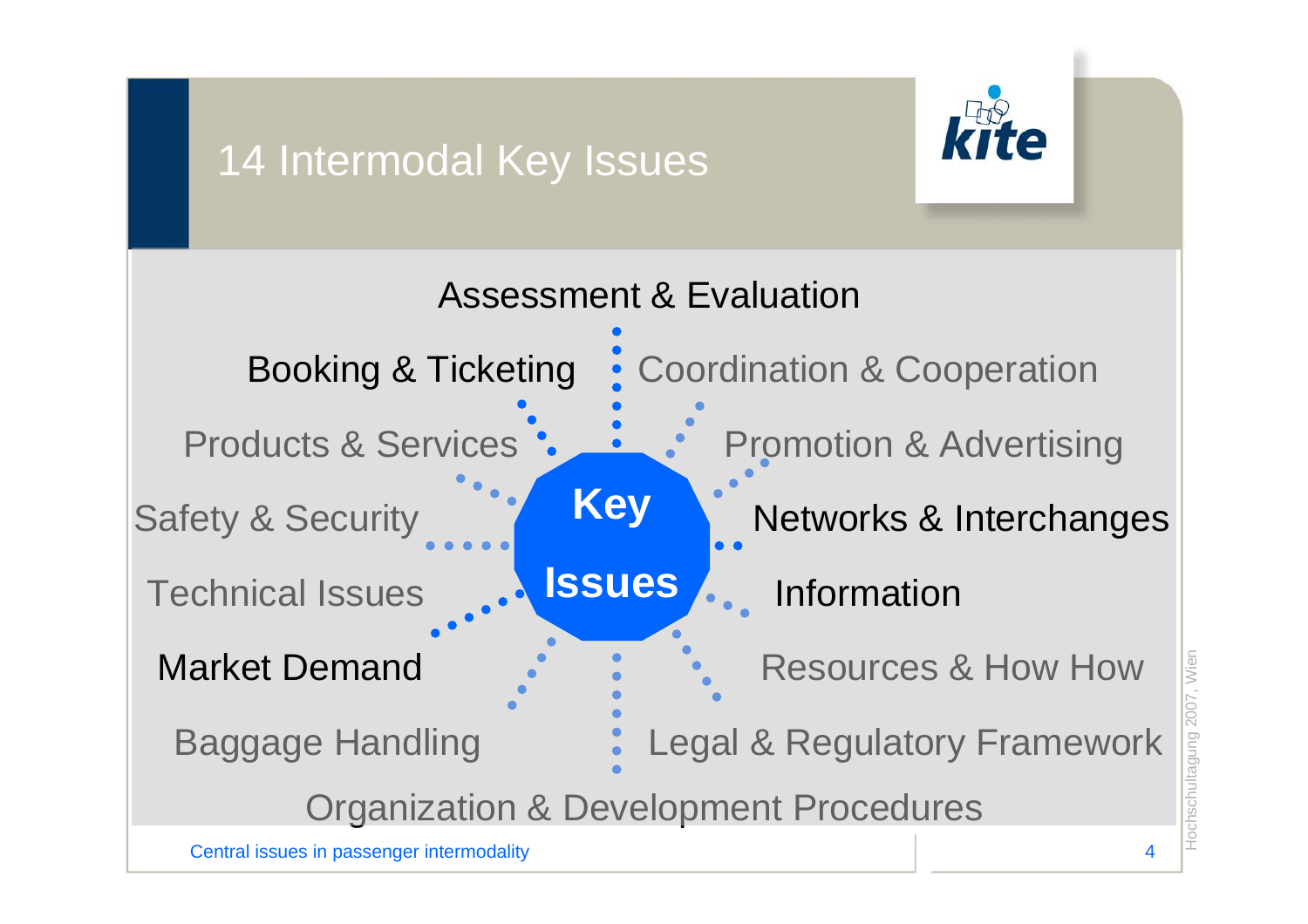## Intermodal Key Issue: Market Demand



Provide an EU-wide statistical overview and generate figures about existing and latent intermodal behavior.

- Analyze existing data sources, e.g. National Transit Surveys, DATELINE with regard to intermodal and long-distance travel.
- Generate consistent figures on long-distance travel demand for different modes.
- $\epsilon$  Estimate the potential long-distance travel demand.<br>Estimate the potential long-distance travel demand.<br>Central issues in passenger intermodality strategy and the contral issues in passenger intermodality strategy • Estimate the potential long-distance travel demand.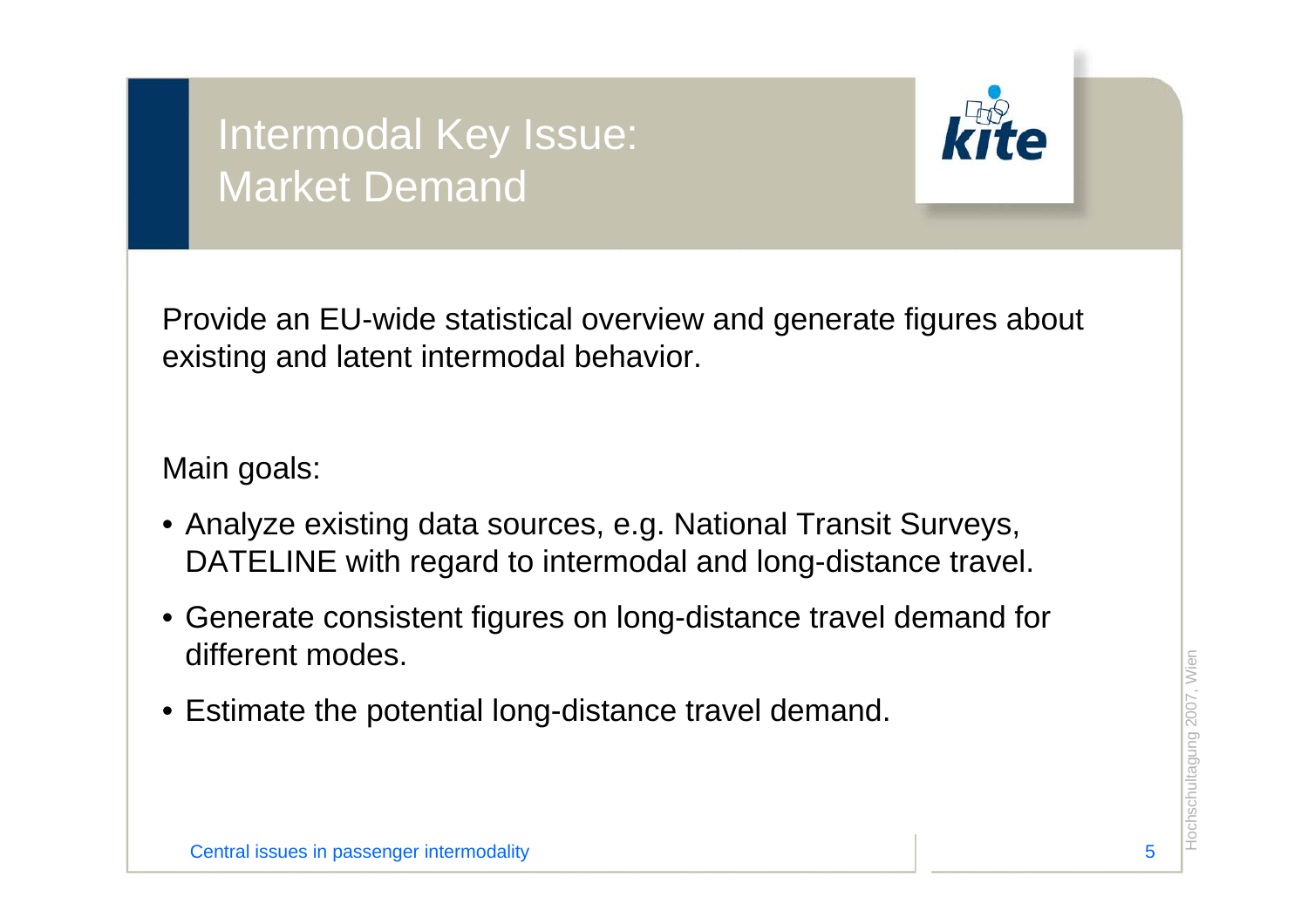## Intermodal Key Issue: Networks & Interchanges



Defining the main important characteristics of a best practice intermodal interchange terminal is the main focus of this work package.

- Collect information about implementation process and the existing quality standards.
- Analyze interchange resistance from a user's perspective
- Analyze technical and implementation obstacles of interchanges<br>
Formulate guidelines of good intermodality practices<br>  $\frac{1}{2}$ <br>  $\frac{1}{2}$ <br>
Central issues in passenger intermodality • Analyze technical and implementation obstacles of interchanges
- Formulate guidelines of good intermodality practices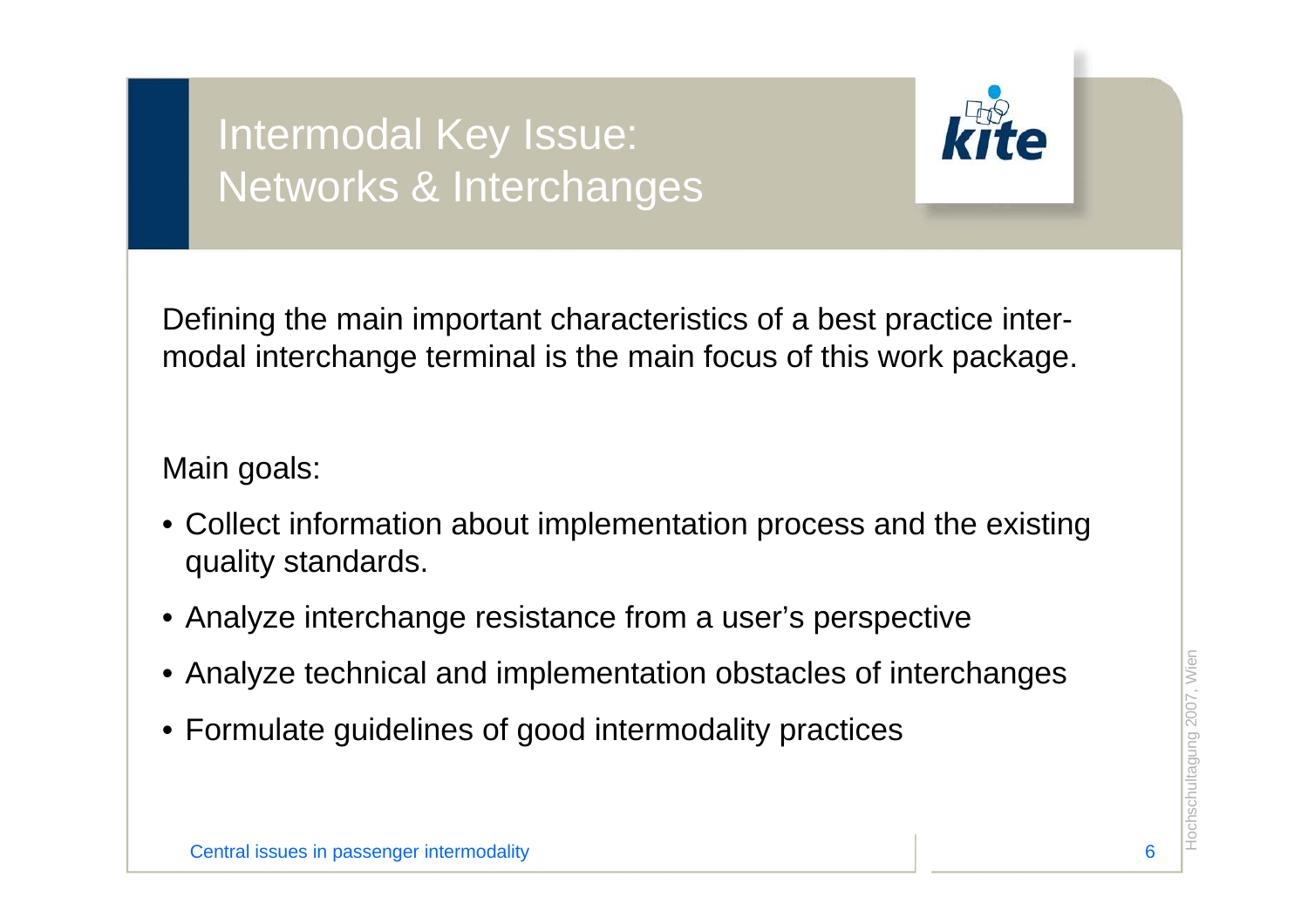## Intermodal Key Issue: Assessment & Evaluation



This working package develops an integrated methodology for the evaluation of intermodal passenger services and intermodal technical solutions.

- Identify the most relevant costs and benefits of intermodality enhancing measures, techniques and policies.
- Based on a standard Cost-Benefit Analysis (CBA) methodological<br>
Framework<br>
Create decision aid tool for the assessment if intermodal investments • Based on a standard Cost-Benefit Analysis (CBA) methodological framework
- Create decision aid tool for the assessment if intermodal investments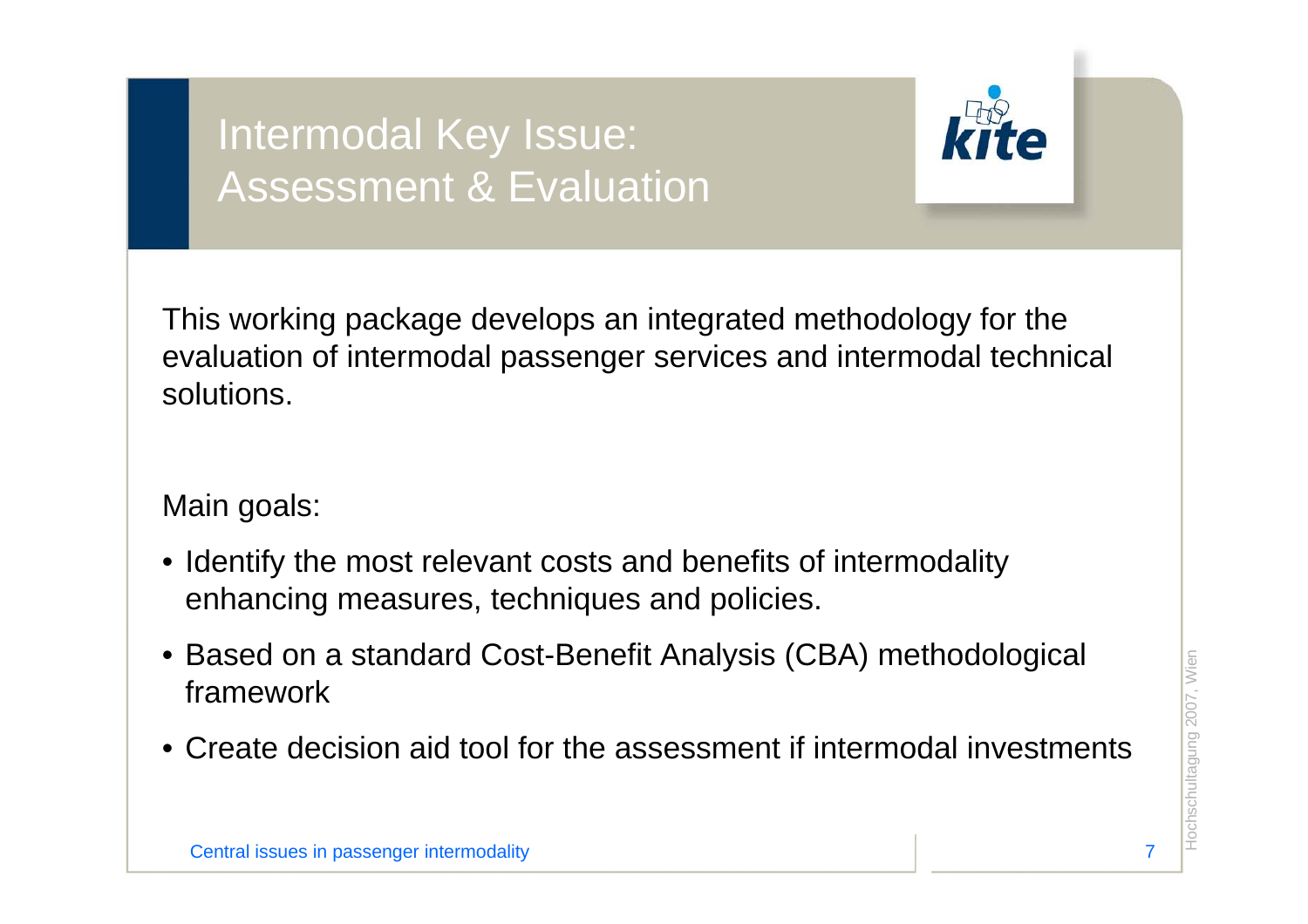# Intermodal Key Issue: Information / Booking &Ticketing



This working package creates a guideline of possible future online presentation that fulfills the requirements of travelers.

- Analyze current and future development in the area of intermodal service presentations.
- •Identify actual gaps and show development path.
- Analyze current data-cooperation behavior with regard to joined<br>
cketing applications.<br>
Secontral issues in passenger intermodality and the central issues in passenger intermodality • Analyze current data-cooperation behavior with regard to joined ticketing applications.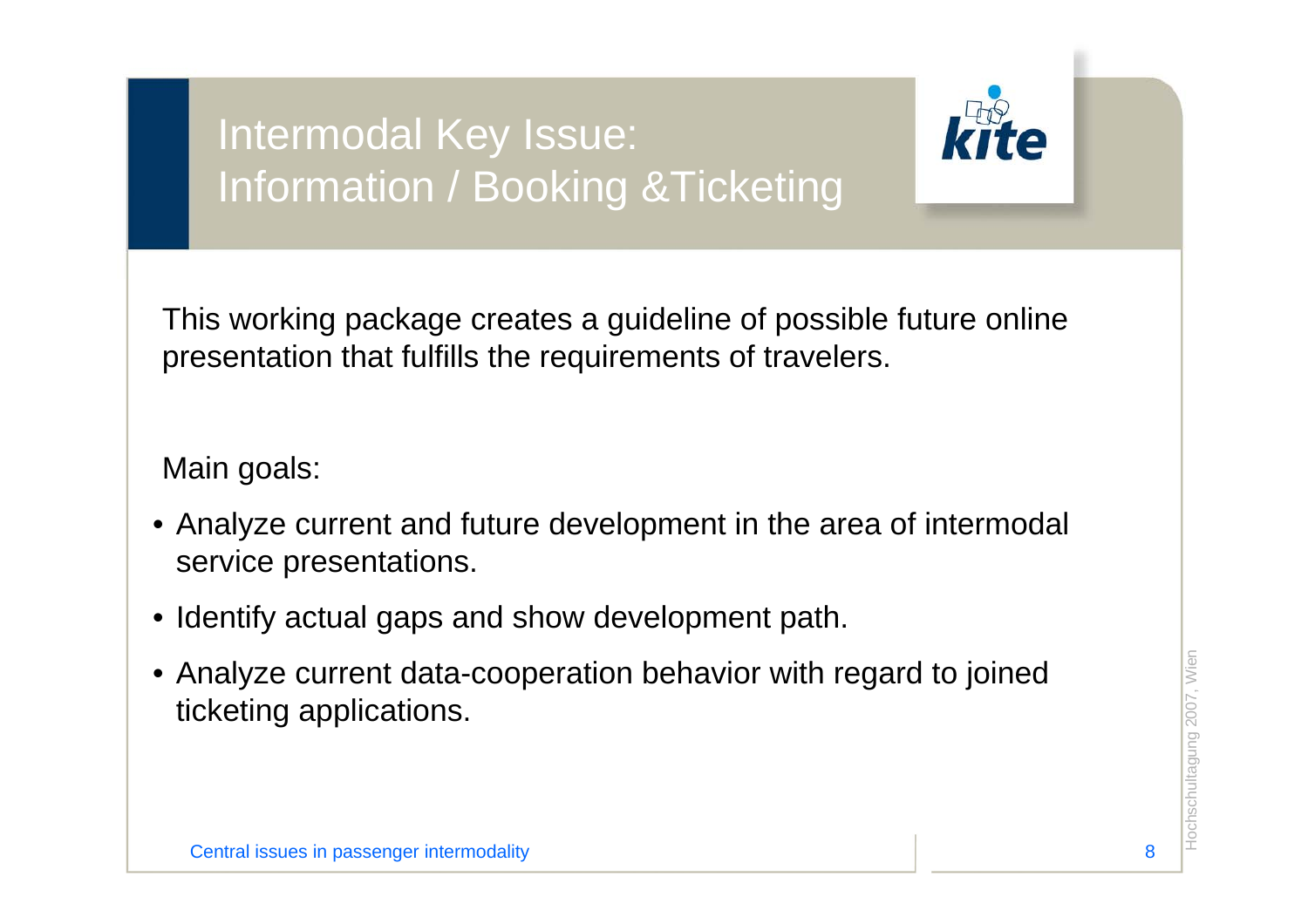## Three Different Perspectives



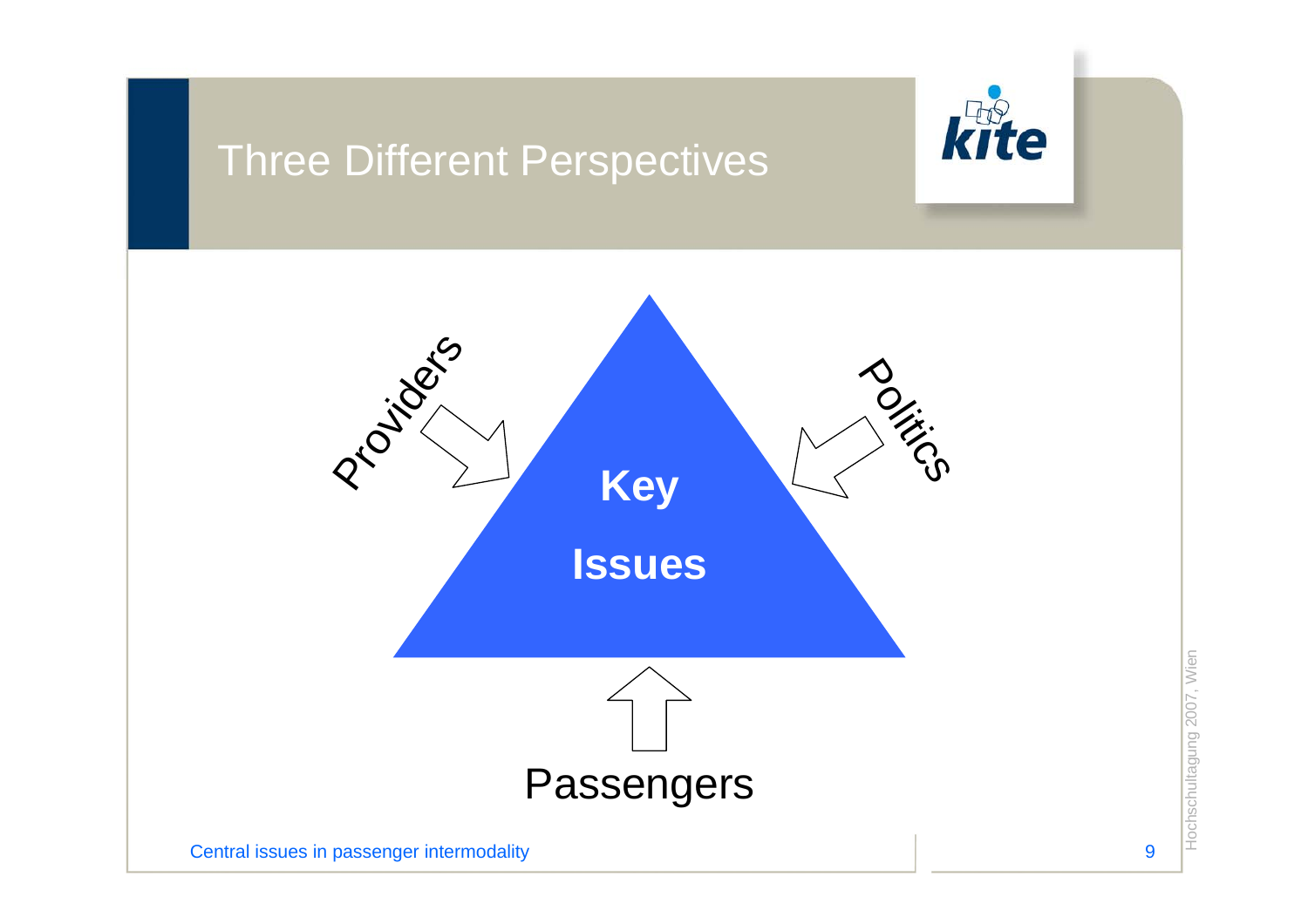## Contribution for / Use of Knowledge Base



#### **Assign material to the appropriate categories**

|  | <b>Key Issues</b>                        | Passengers | Providers | <b>Politics</b> |
|--|------------------------------------------|------------|-----------|-----------------|
|  | 1. Legal & Regulatory Framework          | $\Box$     | □         | Π               |
|  | 2. Coordination & Cooperation            | $\Box$     |           | Ω               |
|  | 3. Resources & Know How                  | $\Box$     |           |                 |
|  | 4. Organization & Development Procedures | $\Box$     | П         | п               |
|  | 5. Assessment & Evaluation               | □          | п         | Ω               |
|  | 6. Technical Issues                      | $\Box$     | □         | □               |
|  | 7. Networks & Interchanges               | D          | $\Box$    | Π               |
|  | 8. Market Demand                         | $\Box$     | Ω         | $\Box$          |
|  | 9 Products & Services                    | $\Box$     | Ω         | Ω               |
|  | 10. Promotion & Advertising              | П          | □         | □               |
|  | 11. Booking & Ticketing                  | $\Box$     | П         | □               |
|  | 12. Baggage Handling                     | П          | П         | □               |
|  | 13. Safety & Security                    | □          | □         | □               |
|  | 14. Information                          | $\Box$     | Π         | □               |

#### **Use categories while searching**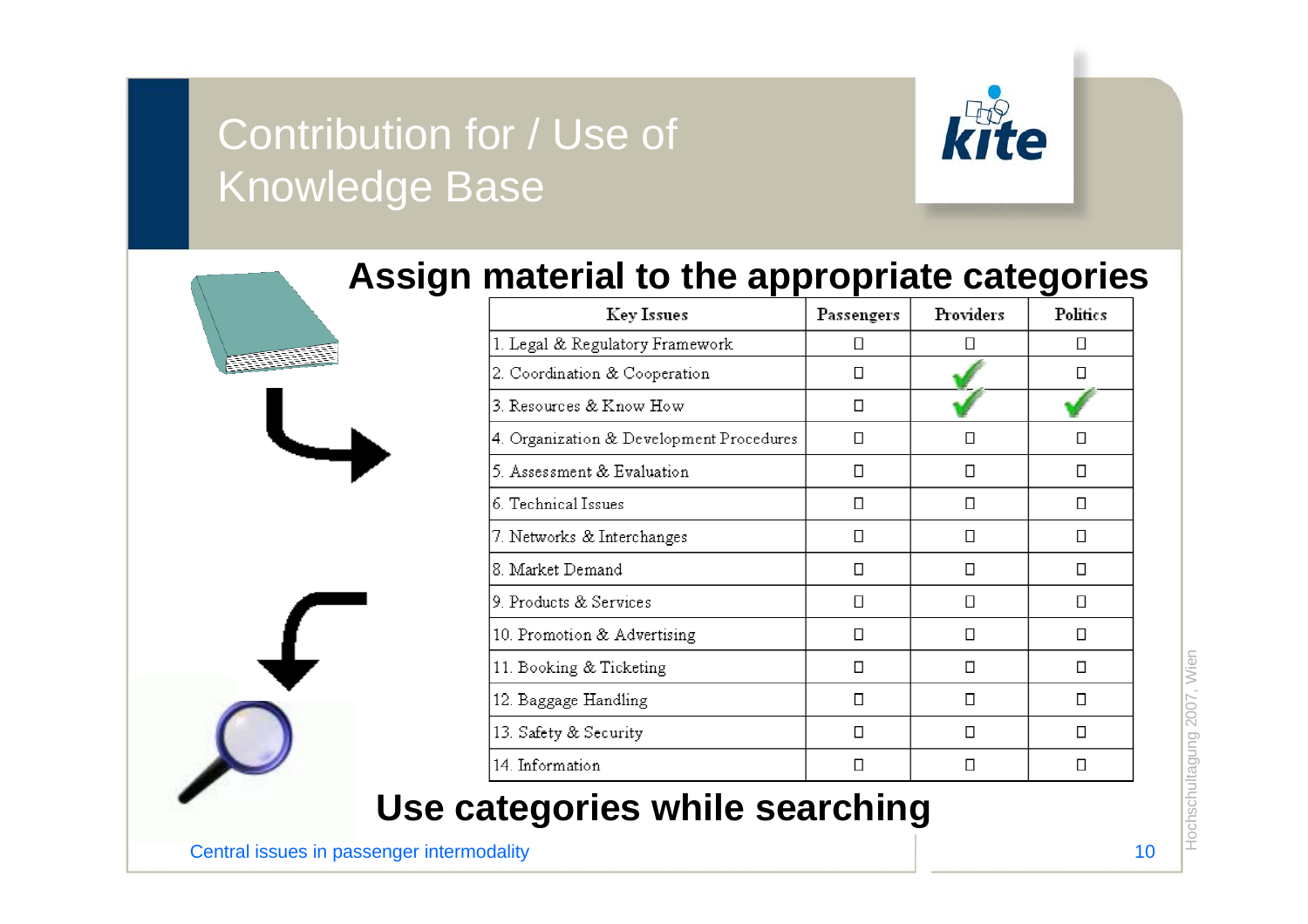## Knowledge Base Implementation



### **Collaborative Solution: MediaWiki**

- Easy to contribute for everyone
- Flexible structure thanks to user definable categories
- Updates & Corrections can be performed by all users
- Standard based solution with thousands of installations
- Modular architecture leaves room for extensions